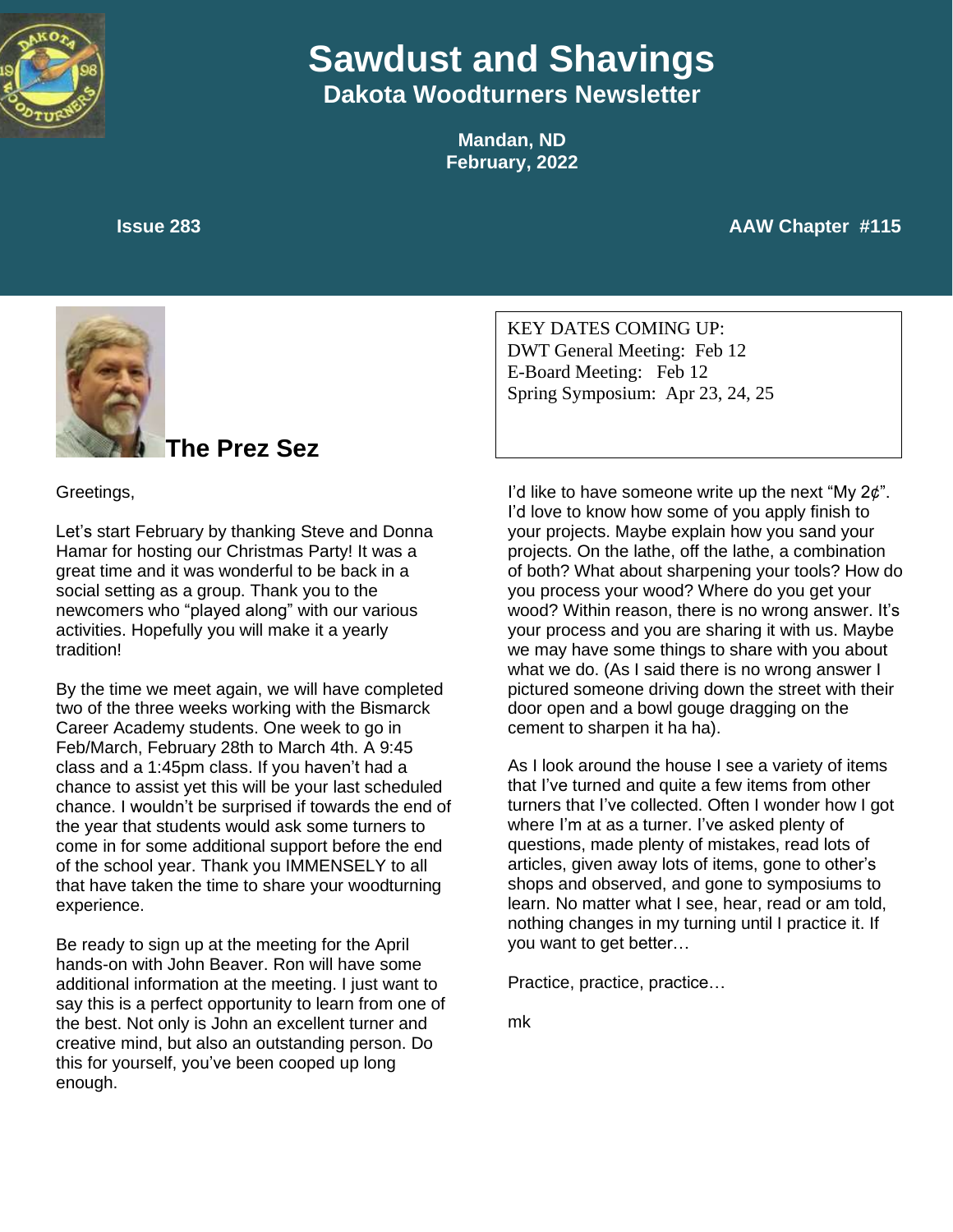#### General meeting minutes – January 8, 2022

Called to order at 9:00 a.m.

Guest – Nicole Schwatzer from Mandan Band Boosters. Nicole thanked everyone for our past support and to ask for donations for the 2022 Band Blast to be held April 2<sup>nd</sup> at the Mandan Eagles. Donations can be given to Becky Warren and should contain the artists information, type of wood, value and care instructions. They would like to have the donations at least a week before the event. Secretary's reports - Motion by Peggy Rask to approve the minutes posted in the newsletter, second by Dolly Erickson and motion passed. Treasurer's report - 44 members have renewed their membership for 2022. Career Academy – John Warren announced the dates for the next classes we will be

teaching. Dates are January 24 – 28, February 7 – 11 and February 28 – March 4, 2022.

There will be 18 per class and two classes per week's session. They will need many volunteers and a sign up sheet will be passed around.

T-shirts – Dolly Erickson has placed the order but if anyone is interested, they can place an order today. Cost is \$12 - \$25 depending on the type of shirt.

Library – Dolly would like to reduce the size of the library – discussion on this was deferred to the E-board.

Freedom pens – Dolly has kits available to check out and turn.

Grant – John Warren has hunted everywhere for tools and has managed to spend the minimum \$5,000 for the grant. He will be taking the documentation in for review and reimbursement.

Educational Incentive grant – Bill Baer was the only applicant for a grant and was approved. Newsletter – a big thank you to Larry Nelson for doing the DWT newsletter. Kleber Hadsell will be preparing the newsletter this year.

Mark Kielpinski has been reading all the old club newsletters and uploading them to the DWT website.

My 2 cents column in the newsletter is a new column where members can submit tips – we are hoping for a variety of tip topics.

Budget 2022 – copies were available to view. John Warrant moved to approve the presented budget. 2<sup>nd</sup> by Ron Day. Discussion was held and the motion passed.

WIT (Women in Turning) – Becky Warren announced that the group will be meeting the 3<sup>rd</sup> Thursday at the Career Academy. Set up at 5:30, turning/meeting from 6:00 – 9:00, followed by clean-up. January 20<sup>th</sup> we will turn screwdriver handles. February 17<sup>th</sup> we will turn gnomes. The March  $17<sup>th</sup>$  project is to be determined.

Spring Symposium – April 23-25, 2022 will feature John Beaver. He will demo on Saturday at the Career Academy. Sunday and Monday will be hands on sessions with John at Ron Day's workshop. Look at JohnBeaver.net to view his work. There will still be an regular April meeting the 2<sup>nd</sup> Saturday.

Prizes – there was no President's Challenge winner today as there was no challenge posted. In the future, the winner will choose between Make It, Bake It or Take It bags. Kleber Hadsell was the Mystery prize and selected the Make It bag – the contents of which he will use to make into something and bring it back to the next meeting to show and share.

Christmas party – party is at Steve Hamar's tonight. Appetizers at 4:30 and food about 5:00.

Show & Share – members who shared were: Doug Alm – ash vase

George Scholl – ornament and lidded box Alan Welte - 3D ornament, platter and captive ring tree

Bill Baer – lidded box, cedar dish/plate, little containers

Steve Hamar – gnomes from branches Wayne Peterson – lidded box, maple bowl with carving around the rim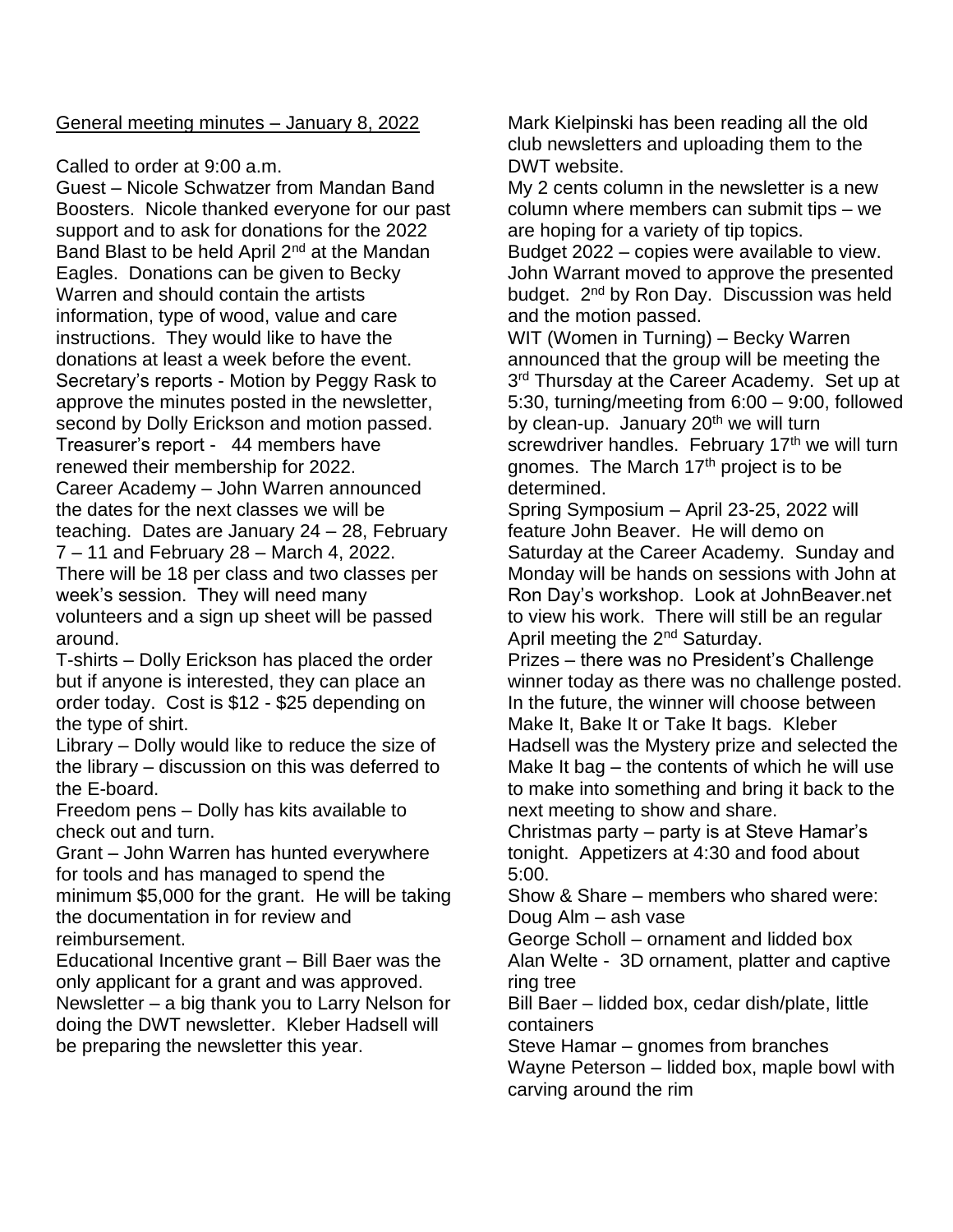Steve Wolf – segmented vase Mark Kielpinski – zentangled egg and sphere

President's Challenge for February – turn 10 tops to donate for events Doughnuts – Mark K. will arrange for orders from Dan's. Motion by Doug Alm to adjourn, 2<sup>nd</sup> by John. Passed and adjourned at 10:22 a.m.

# W.I.T.

## **Women In Turning**

*CONGRATULATIONS to all who participated in our inaugural event at the BPS Career Academy!! Special thanks to those members of DWT that assisted with the class. PLEASE bring your tool handle to the DWT meeting on Saturday, February 12 for Show & Share. Our next WIT event is Thursday, February 17. Steve H. will share his Gnome making skills with us. Check your WIT Newsletter for more specific information.*

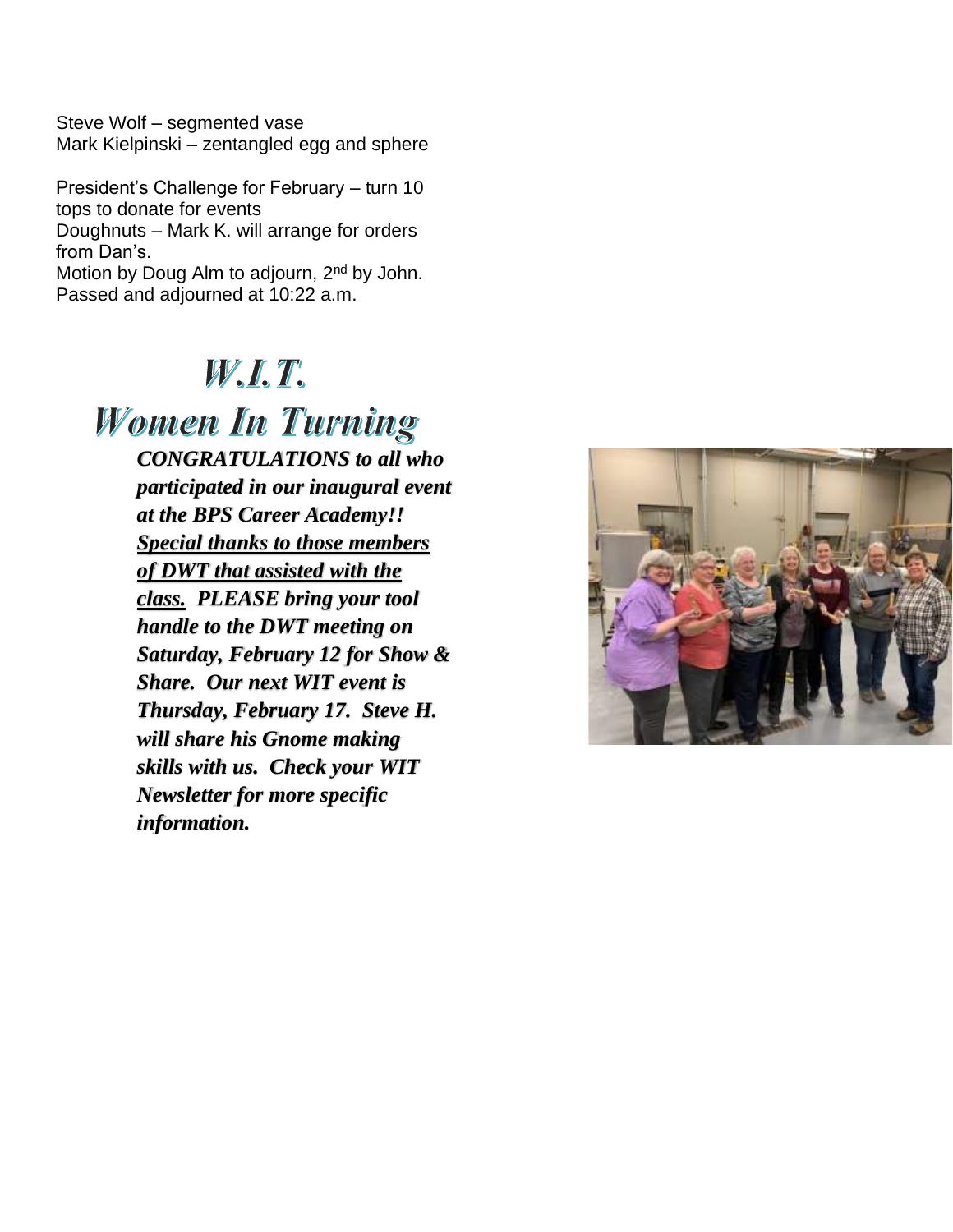### Show and Share Jan Meeting



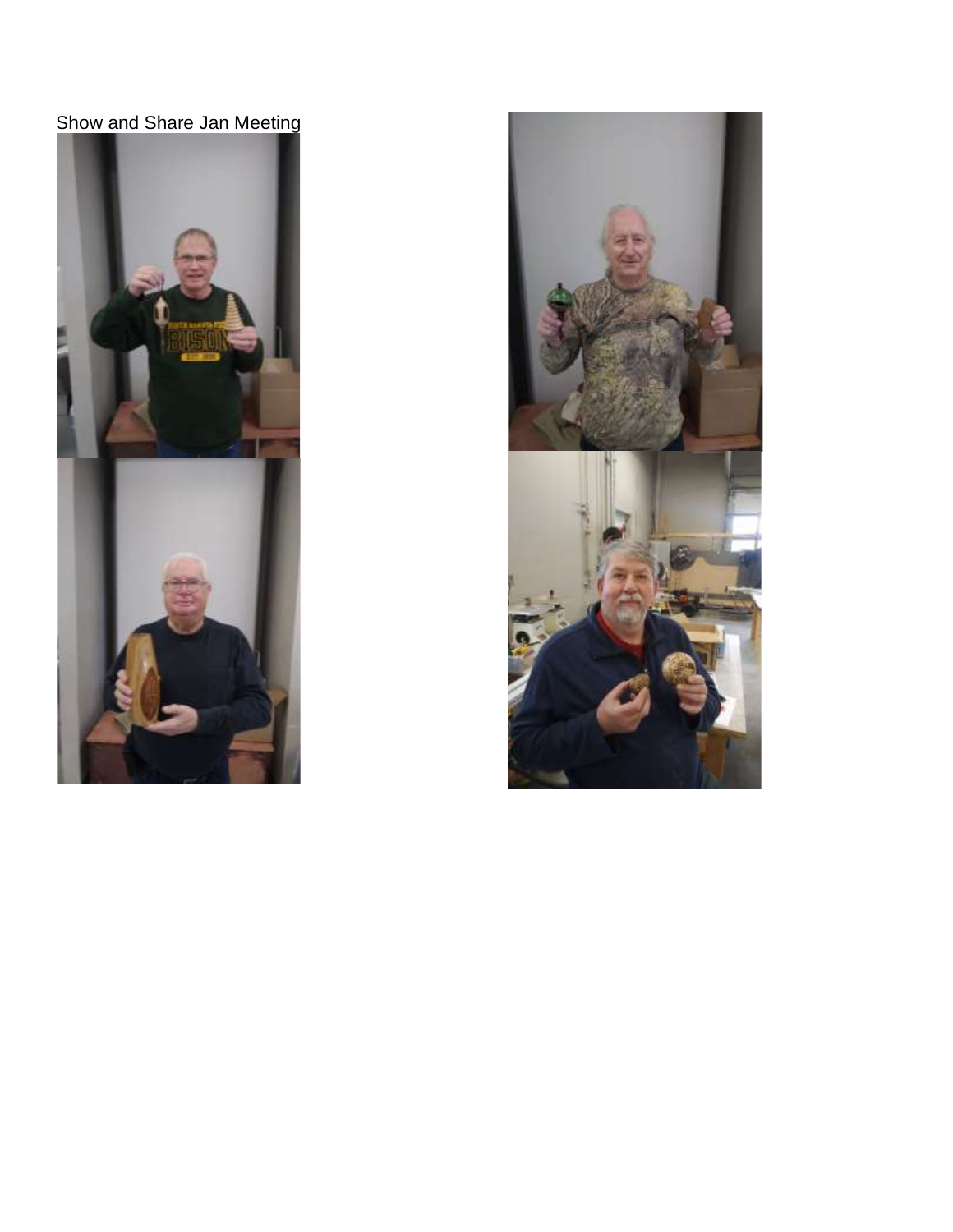

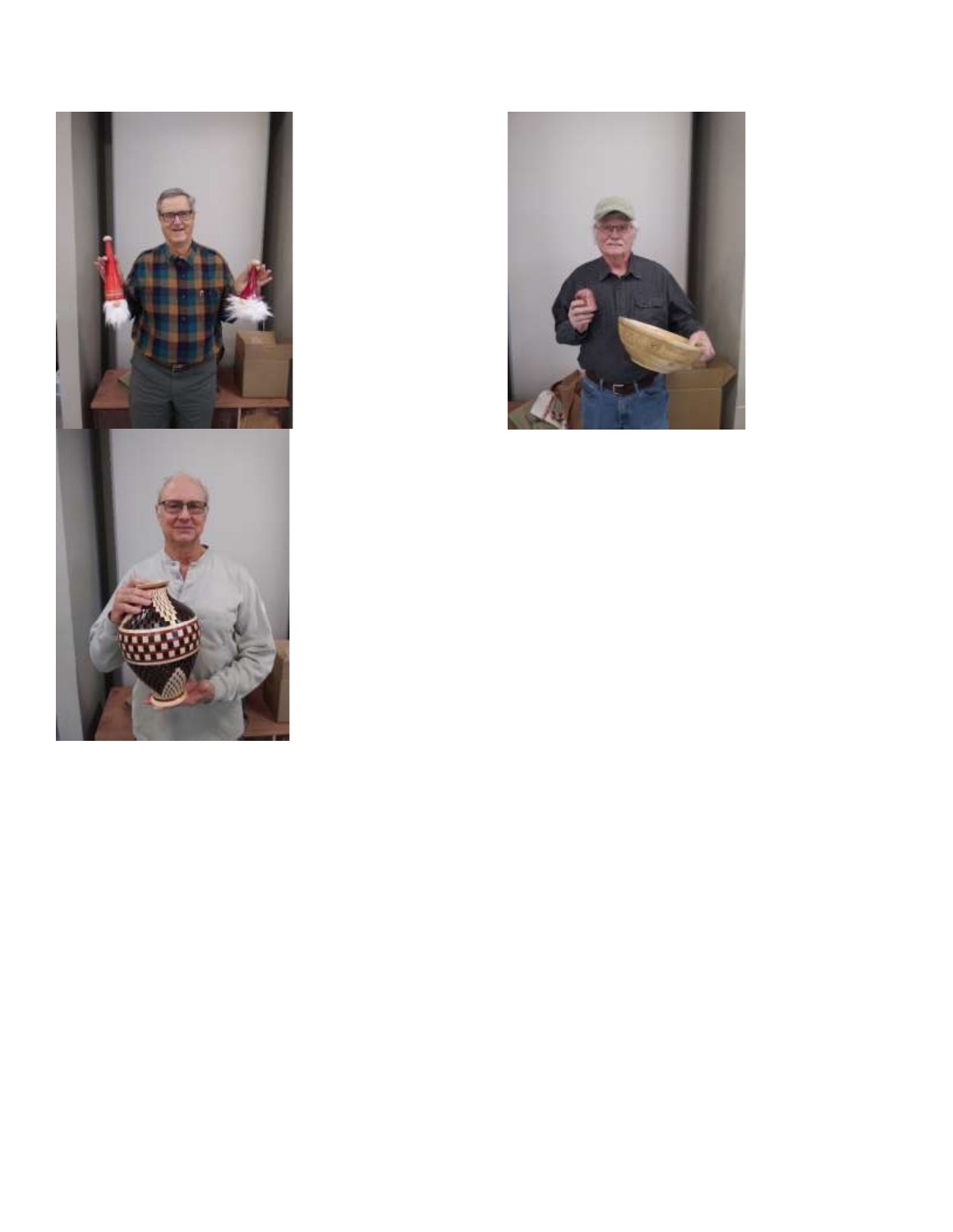#### **Zentangle**

The creators of Zentangle are Rick Roberts and Maria Thomas. He is the *Zen* and she is the *Tangle*. Zentangle is the combination of Maria's art background and Rick's meditation background. While watching Maria work one day, Rick noticed that her state of concentration kept her completely focused on her work.

Not only is Zentangle a way of creating beautiful pieces of art, but it has added benefits to help us through the hectic pace of today's lifestyle. Studies show that this type of activity increases mental retention, stimulates creativity, improves one's mood, can be calming during stressful situations, and can be used as a tool for anger management. Zentangle teaches self-confidence through creating marks, designs, and freehand drawing and the eye-hand coordination needed for drawing.

With Zentangle there are a variety of patterns to choose from and these patterns are loosely placed on an object to create a more complex composition. Tools are simple. I use a woodburner with a knife pen, a writing pen and a shader. That's it. Take a wooden sphere, divide the sphere into random sections with each section containing a different Zentangle pattern. Complete one section at a time, one line at a time. Select another section and repeat the process. Usually I will complete the lines on the item first and then come back to do the shading. This allows me to decide which pattern appears to be behind another section, which one appears on top of the others and so on. I have found that it may be best to start with a larger object (small bowl or softball sized sphere) so you can get the basics down. It takes time to learn the limitations of your woodburner and the woodburning pens as well as to the patterns you are making on the object. I have some favorites that I can do by heart, for

others I use a reference book to see what line to make first, then second, etc…

A good reference book to start with is Zentangle 1 by Suzanne McNeill. Another place to look on the internet is www.tanglepatterns.com. At TanglePatterns they have a variety of patterns listed alphabetically. Another source would be images of Zentangled items from the internet. Looking at how someone adapted a pattern to be a border is really a new pattern itself. Many of these could be used on a variety of wood turned items. Give it a try. Please ask questions if you have them as I am still learning and exploring Zentangles and woodburning on wood turned items. So many projects, so little time…

mk